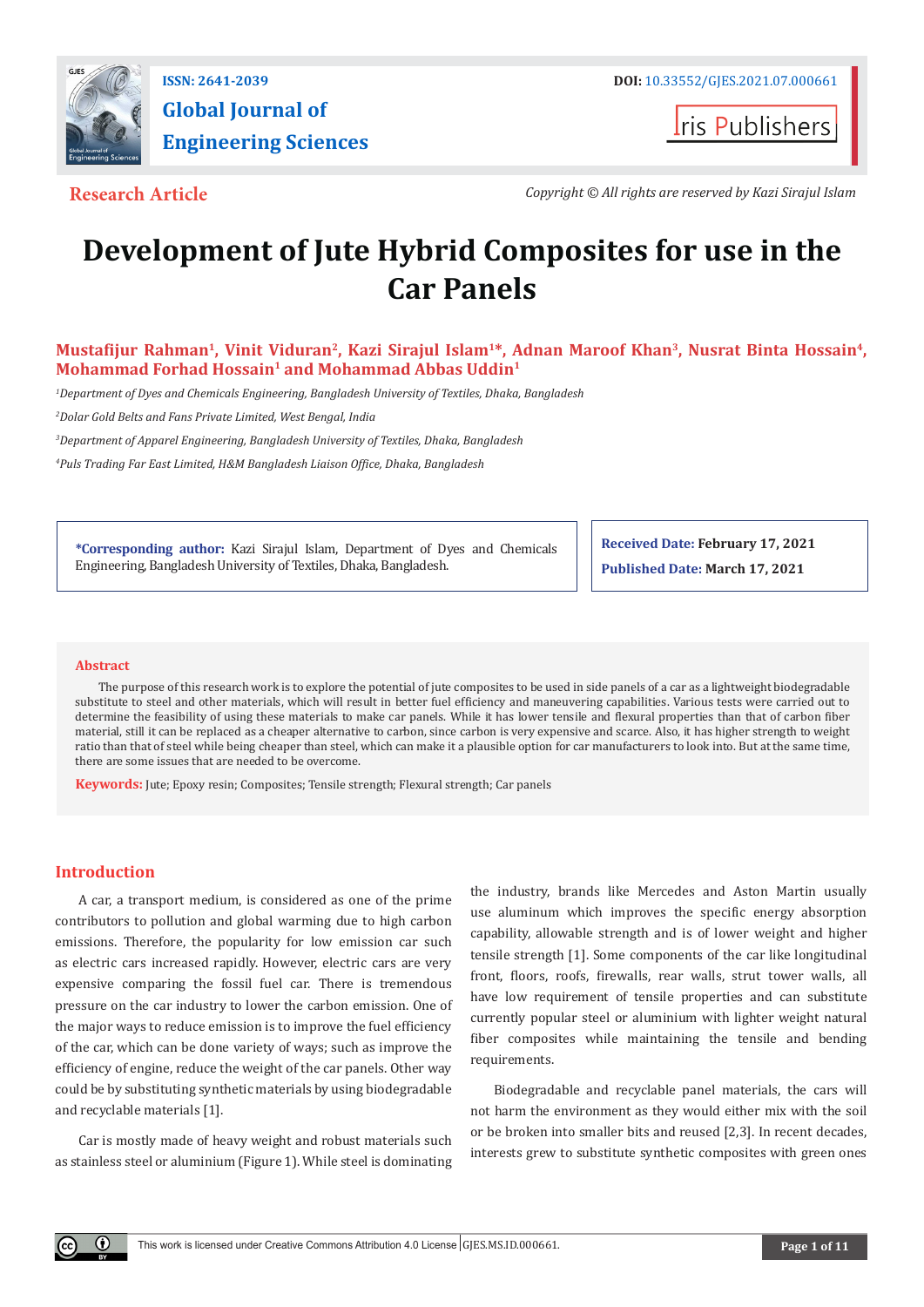and few companies like Mercedes Benz, Audi, Mitsubishi, Toyota etc. use green composite. A textile reinforced composite with a combination of polymer matrix are highly useful as it leads to an improvement in the properties of both the phases that intermingle with each other [4-6].

Resin polymers are used in fiber reinforced composites, which when cured bonded with the layer of polymer matrix. When heated, over glass transition temperature, Tg, there is significant change in the mechanical property of the resin, which can be reversed by cooling below Tg. Above the glass transition temperature, stiffness drops sharply, thus decreasing the compressive and shear strength of the composite too [7].

Mercedes- Benz made a composite of jute with epoxy resin for the interior door panels of its E-class cars in 1996. Audi A2 midrange car door panels were made of polyurethane reinforced flax/ sisal composite. Toyota states that it uses the most environment friendly material which is 100% bioplastics [8]. Green composites were used in making the spare tire cover for RAUM 2003 car model. It was made of sugarcane, sweet potato and was reinforced using kenaf fibers [9]. Car interiors were also made of bamboo, plantbased resin polybutylene succinate (PBS) while floor mats of the Mitsubishi's were made of PLA and nylon fibers. Later, around 2008, soy-based seat foams were used in the Matrix in RAV4 models of the Toyota. In 2010, Ford made its storage bin and inner lids of straw and wheat in the flax crossover, while BMW used prepregnated natural fiber resin mats and a thermoset acrylic copolymer for its lower door panels for its 7 series model of cars [10].

Jute fibers are completely biodegradable. On top of this, a hectare of jute plants, consumes about 15 tons of carbon dioxide while releasing 11 tons of oxygen [11]. In the past, multiple works have been done in understanding and analyzing the qualities of jute fibers and its advantages as a composite. In the year 2000, a study was done on the mechanical performance of jute – epoxy composites. Here jute is reinforced with epoxy resin to make a composite. The method of impregnation should be such as to improve the percentage of fiber loading. In case of this, both untreated and chemically modified slivers have been used to make a composite. When tested for tensile strength, flexural, impact and hardness properties of the composites, the chemically modified specimens showed greater tensile properties while the untreated ones had better flexural properties [12,13] (Figure 1).



In this research work, jute yarns have been handing laid and transformed into a composite preventing any form of intersection or overlap as intersecting points could be resin rich and prone to early failure and premature damage. Hence, despite being a labor-intensive process, hand laying can assure homogenous tensile and flexural properties throughout the samples, thus, allowing segregation of application with regards to properties and requirements. This research work is an attempt to make headway into the automotive industry to offer a more ecofriendly alternative to the existing car body materials.

#### **Experimental**

### **Materials**

Jute yarns with 136.74 twists/m were used. An aluminum tool plate of 50cm x 50cm, peel ply, blue mesh fabric, a steel top plate of 35 x 35 cm, sealant tape, nylon fabric 1.5m wide, spiral tubes,

PVC tubes, cotton cloth, nylon bagging film 100mm wide, a vacuum pump and connected nozzle, epoxy resin LY113, hardener XB3043, degassing chamber and infuse clamps were used. Moreover, an oven was used to cure the material.

#### **Composite Making**

**Laying up:** First, a steel plate tool was cleaned using a mould cleaner to prevent contamination. Then, the jute yarns from the prepared cones laid onto the tool plate using hand laying technique (Figure 2). The dimensions set for making the composite panel was 28 cm x 18 cm. The length was kept at 28 cm in accordance to ASTM D3039 standards which state that the test samples should be of the size 25cm in length and 15mm (1.5 cm) in width (Figure 2).

**Vacuum Bagging:** A 5x5 cm yellow sealant tape was pressed against all the sides of the plate to remove any loose fiber at the edges ensuring vacuum bagging. Now, sealant tape was put on all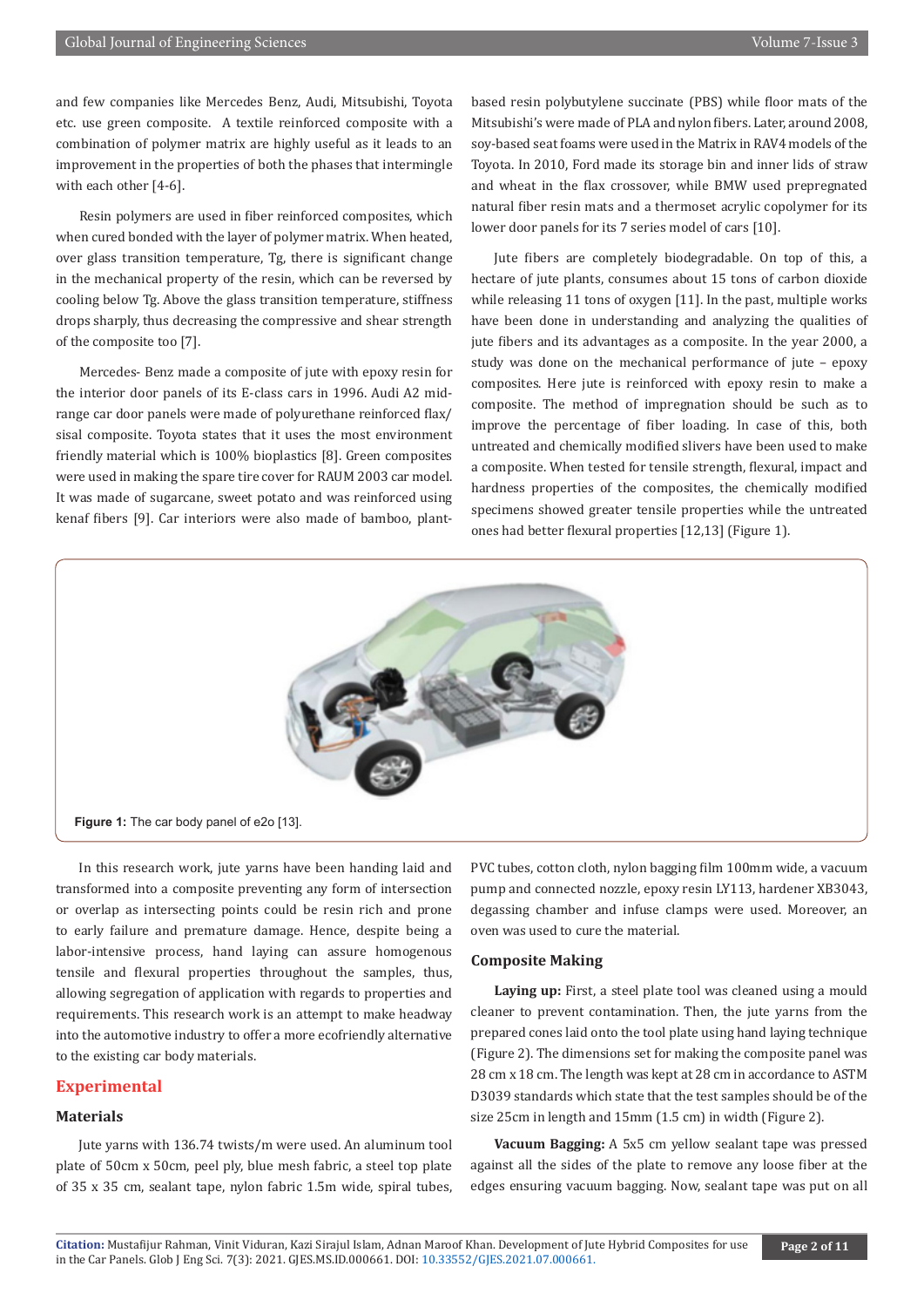four sides of the 5x5 cm tool plate. A piece of blue mesh fabric which cures at or less than 120 °C used improving resin impregnation. In addition, two pieces of white breathable fabrics (20cm X 20cm) and two pink plastic tubes (10cm X 25cm) was used to make a resin trap. Finally, a piece of plastic film (70cm X 70cm) is used to cover the vacuum setup. Finally, two spiral tubes of 15cm and 32cm length were cut for the tensile and the flexural test specimens respectively.

Also, three PVC tubes of 80 cm, 45 cm and 30 cm are cut.

**Resin trap formation:** The plastic tubes are opened, and the folded white breathable fabrics are inserted into plastic sheets (Figure 3). By doing so, when the resin flows out of the tube, the breathable fabric absorbs the resin. Hence, it is called a "resin trap". A valve is used to apply the vacuum properly, which can be divided into 3 parts; Base, sill and head (Figure 3&4).



attached to the bottom of the head. The vacuum pump is attached to the valve with a vacuum pipe through a nozzle. The nozzle and the valve connect with the rotor pump in the vacuum pump; the air from inside the setup was pulled forming a vacuum. This applies a plate. The meter gauge was checked to see if the vacuum in effect. The spiral tubes are connected to the inlet pipe of the resin trap using cello tape (Figure 5).

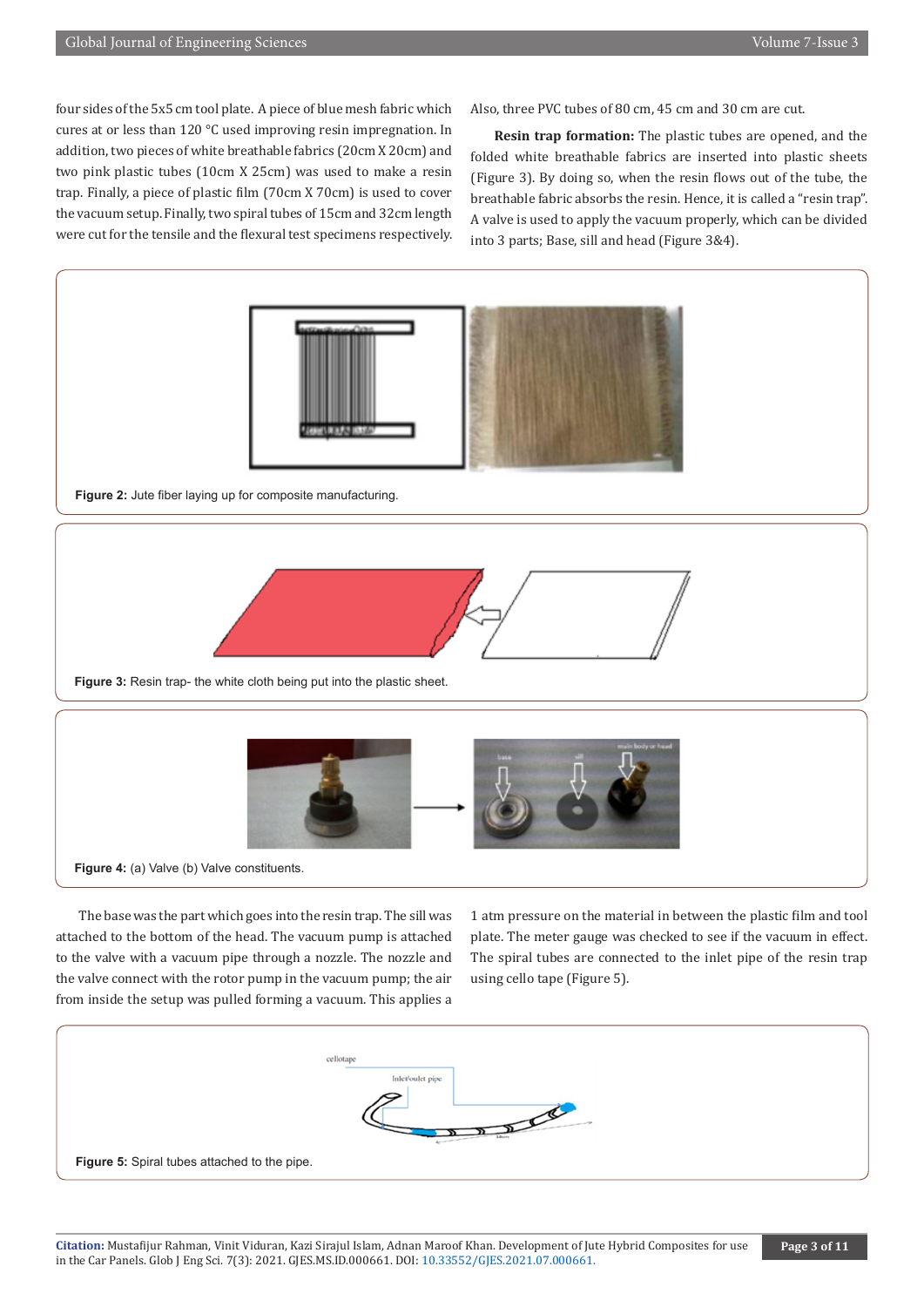These spiral tubes are attached to both sides of the plates, across the longitudinal edges of the lay -up. Then, the green peel fabric was attached on top of the lay-up followed by the blue mesh fabric (Figure 6).

The steel plate is used to give the lay-up a flat surface and also to increase the fiber volume fraction of the composite made. Finally, a vacuum pump is attached to the valve and vacuum is pulled after which it is ready for resin infusion (Figure 7,8).



#### **Figure 6:** The stacking sequence before vacuum bagging.



**Figure 7:** A vacuum filled setup before resin infusion.



**Resin infusion:** The epoxy resin was mixed evenly with a hardener using a wooden stirrer at a ratio of 100:35. The mixture was then put into the degassing chamber to remove the bubbles. At above 40 °C, the mixture slowly started to get cured. A rotor pump

pulled the air out of the chamber decreasing the inside pressure. The cup holding the mixture was kept in the chamber for about 40 minutes (Figure 9).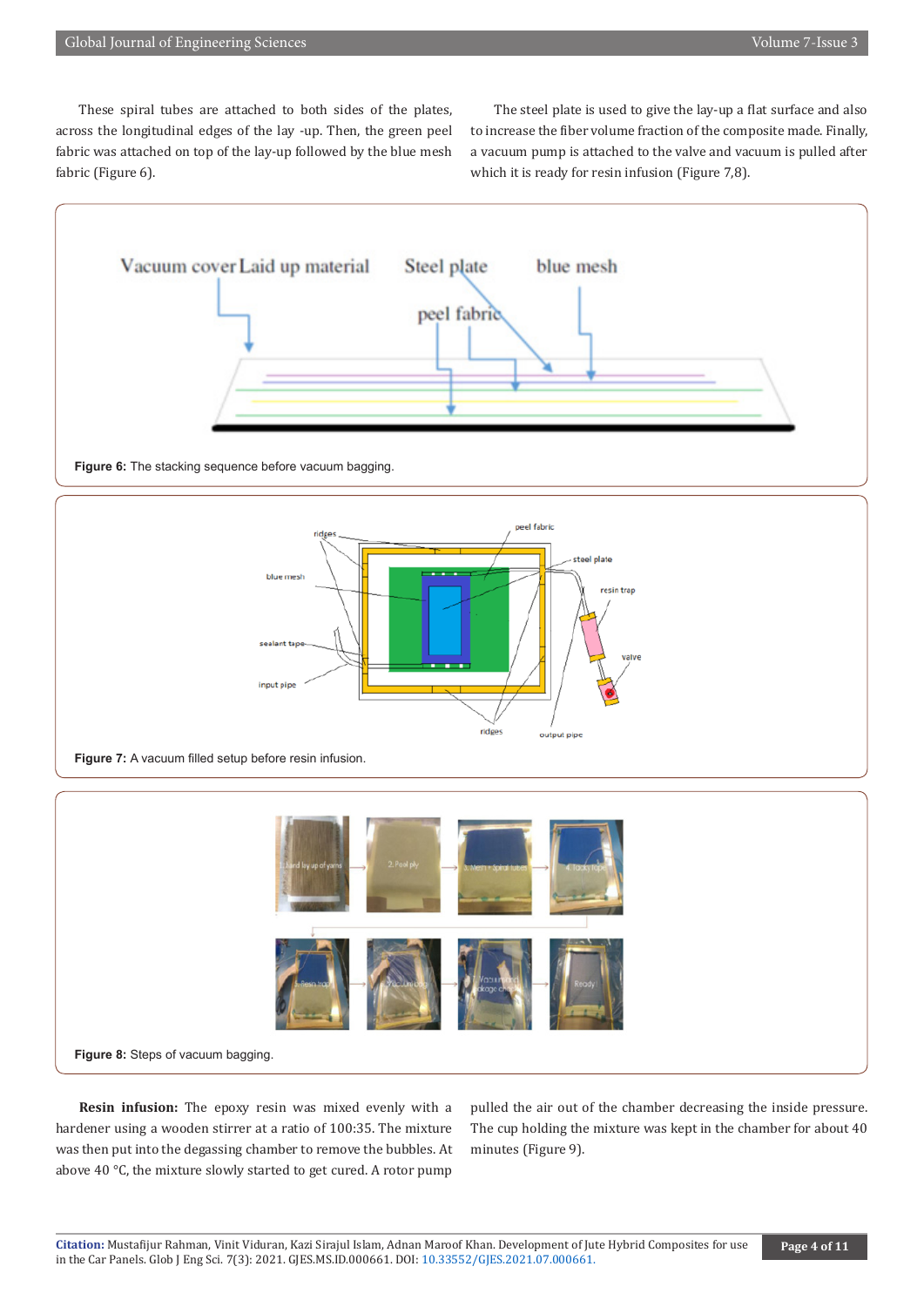

After this, the cup was brought to the tool plate and the sealant tape was removed, followed by dipping the tube into the mixture prepared in the resin cup. The vacuum pump, this time, was to

create pressure only to provide better control over the direction of the resin flow (Figure 10).



**Curing:** The resin infused setup was taking into the curing chamber. When heat is applied, the viscosity of the resin decreases making it flow further down the tube. The resin trap helps absorb this excess amount of resin preventing any damage. In the first hour, the temperature went up to 80 °C and stayed for 2 hours, while curing started to take place. Then post curing was carried out where the temperature rose to 120 °C in 1 hour 15 minutes followed by 6 hours stay at this temperature.

**Specimen tensile test:** Diamond cutter is used to cut 5 composite samples of 25cm x 1.5cm each as per the D3039 tensile test and 6 samples of 10cm x 1.3cm each for D790 flexural test (Figure 11) (Table 1).



Figure 11: (a) Image of diamond cutter blade (Front View) (c) the blade (Side View).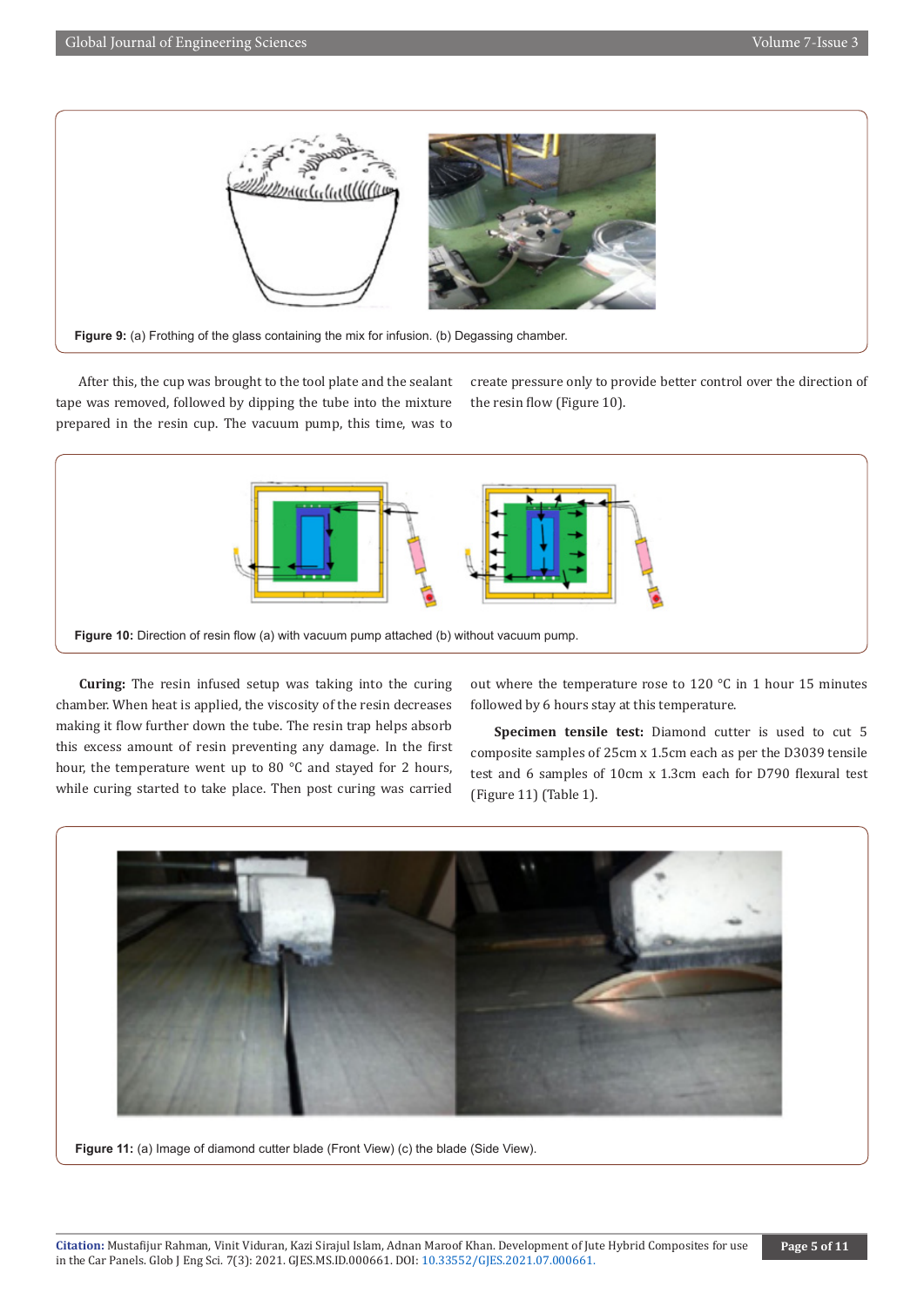| Specimen | Width<br>(mm) | <b>Thickness</b><br>(mm) | Length<br>(mm) | Weight<br>(gm) |
|----------|---------------|--------------------------|----------------|----------------|
|          | 14.29         | 3.005                    | 24.9           | 13.11          |
| ົ        | 15.62         | 3.239                    | 24.9           | 14.82          |
| ົ        | 14.75         | 3.077                    | 24.9           | 13.61          |
|          | 15.41         | 3.101                    | 24.9           | 14.85          |
|          | 15.45         | 3.197                    | 24.9           | 14.86          |

**Table 1:** Overall dimensional data for the specimens of Tensile test in jute composite panels.

#### **Measurement of tensile strength**

stress strain curve [14].

# A hydraulic tester with 50 KN load cell was used to perform the tensile tests. An electrical 77 circuit measure the instantaneous load applied along the axis of load. A contact extensometer was used to measure the stress-strain curve and other data. Finally, the width and thickness data of the sample were input into the system and the head speed was set at 2mm/ minute. The test was initiated, and the recorder automatically calculated all the data and presented a

# **Measurement of flexural test**

As per ASTM D790-03 flexural test, a round cross sectional head with a diameter of 10mm is used. The specimen of 150mm x 15 mm was loaded with a span to depth ratio of 16:1. Table 2 shows the overall dimensional data for the specimens of Flexural test (Table 2).

| Table 2: Overall dimensional data for the specimens of Flexural test in jute composite panels. |  |
|------------------------------------------------------------------------------------------------|--|
|------------------------------------------------------------------------------------------------|--|

| Specimen | Width<br>(mm) | <b>Thickness</b><br>(mm) | <b>Temperature</b><br>(°C) | Humidity |
|----------|---------------|--------------------------|----------------------------|----------|
|          | 12.17         | 3.4                      | 22                         | 53       |
|          | 12.37         | 3.4                      | 22                         | 53       |
|          | 12.54         | 3.53                     | 22                         | 53       |
|          | 13.03         | 3.22                     | 22                         | 53       |
|          | 13.37         | 3.26                     | 22                         | 53       |

**Table 3:** Equations representing the tensile test data of 5 samples.

| <b>Equations</b>            |                              |  |  |  |  |
|-----------------------------|------------------------------|--|--|--|--|
| $y = 125.47 x + 1.2192$ (1) | $v = 140.49 x + 1.7714$ (2)  |  |  |  |  |
| $y = 131.67 x + 2.213$ (3)  | $y = 138.64 x + 2.0971  (4)$ |  |  |  |  |
| $y = 141.13 x + 4.1326$ (5) |                              |  |  |  |  |

### **Results and Discussions**

To interpret the tensile modulus, the stress strain data was plot till the point curve obeys Hooke's law. The slope, m, from the line equation;  $y= mx + c$  represents the young's modulus (tensile modulus) or stiffness (Figure 12&13). (Table 3).

From the Figure 13, it is observed that, the stiffness is maintained nearly at 135.48 MPa. Considering that the stiffness describes how the panel would behave when impact will apply on to it, it can be said that the stiffness limit is much lower than carbon fiber, glass and steel; all of which have the value well above 200 MPa [15] (Figure 14).

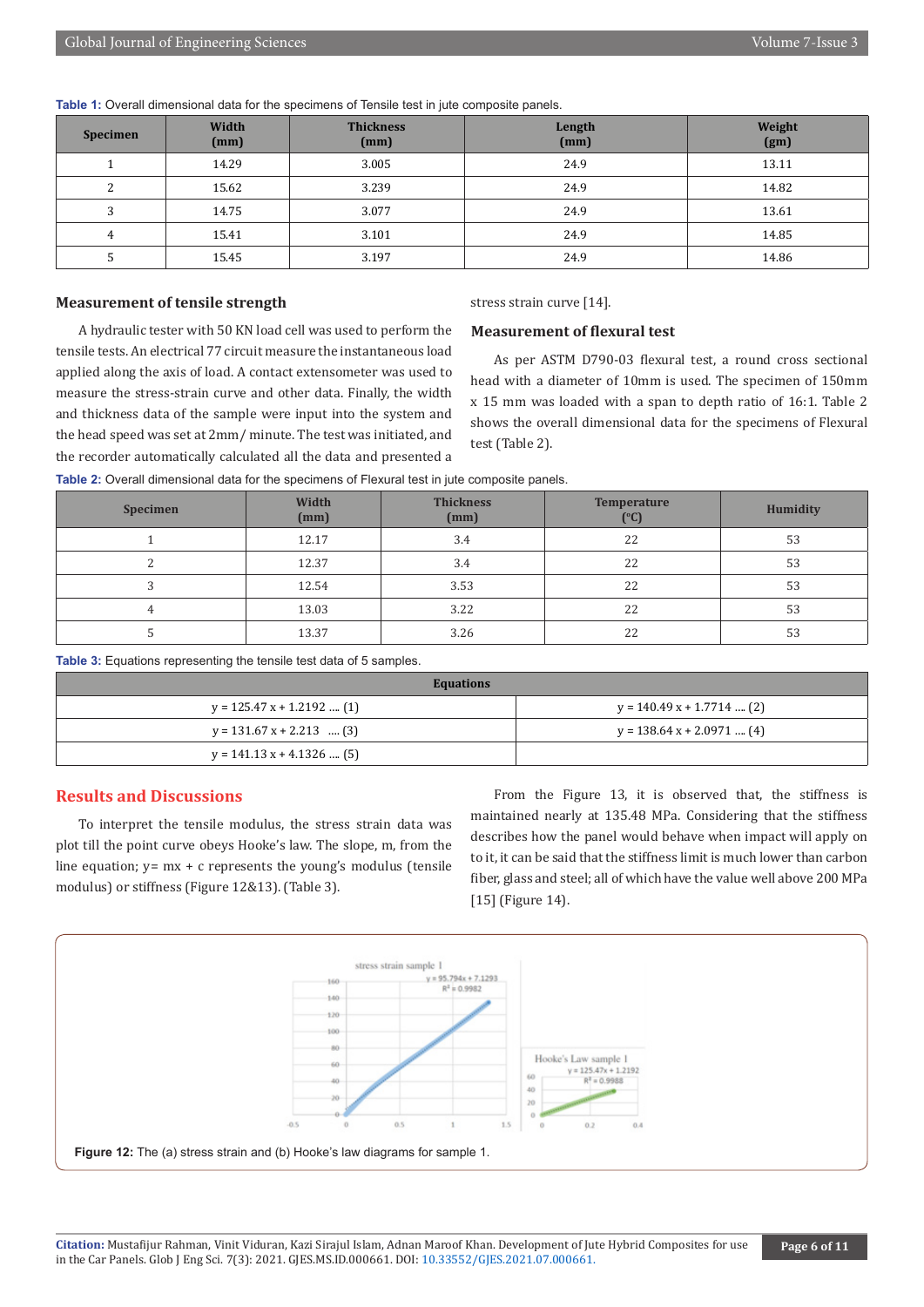

Figure 14 represents the tensile stress and strain curves for each of the 5 sample. As seen, the curves have little variation from each other, implying that the samples have shown no abnormalities. The yield stress plays important role in understanding the basics of cars and the properties required for making a car panel. Yield stress is the point after which the material goes from elastic deformation to plastic deformation i.e. if the applied stress is higher than the

composite's yield point, it will be permanently deformed and will not regain its original shape (Figure 15).

It has been observed in Figure 15 that the stress applied on a composite is higher than the composite's yield stress, thus it means that the composite is permanently deformed and will not regain its original shape. (Figure 16).



**Figure 15:** The different yield stresses shown by the composite samples.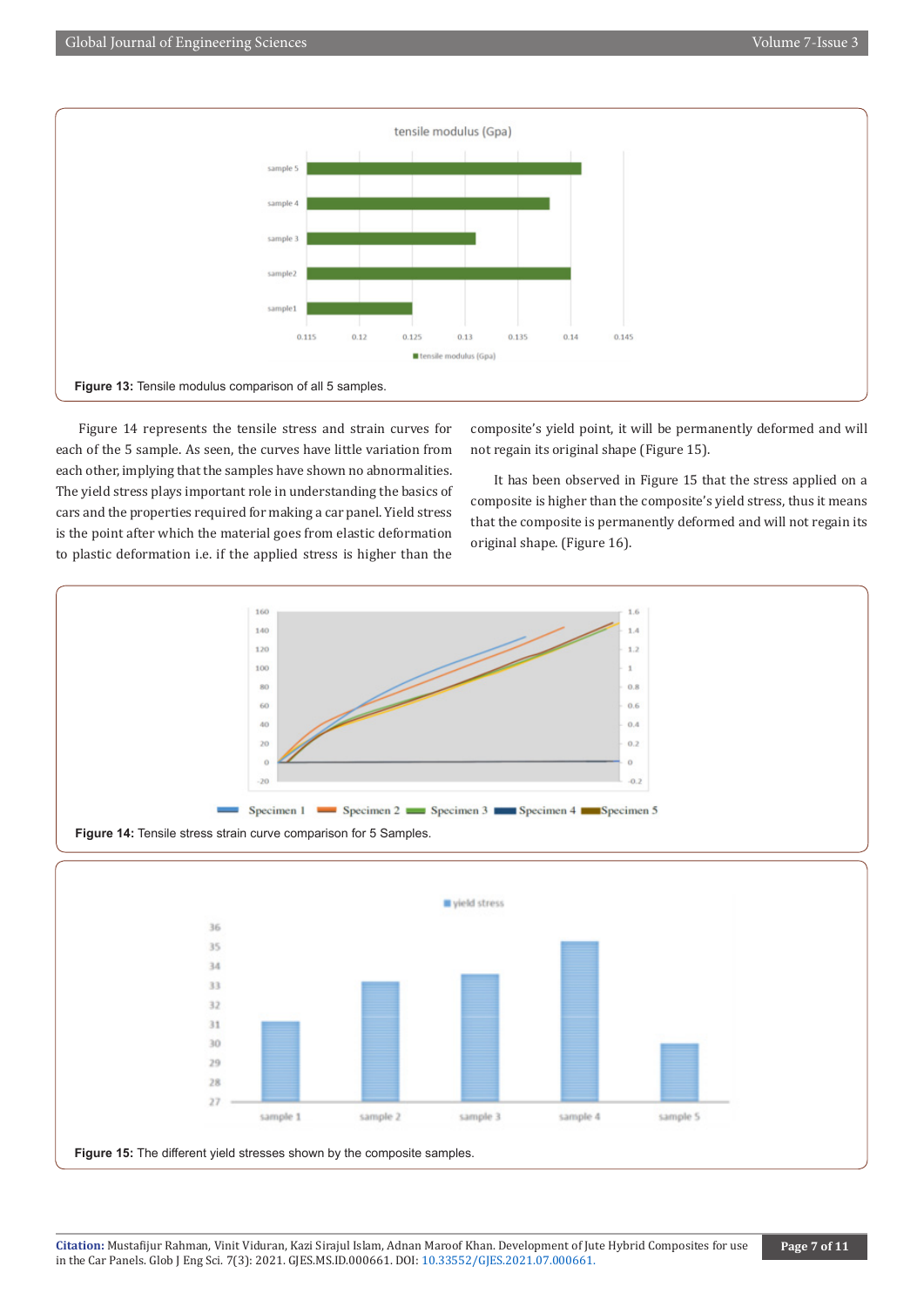As seen in the Figure 16, the last two specimens show a little higher flexural strength, meaning that there might have been some minor faults while preparing the composite, though the difference is not very high. The little fluctuations seen in the graph in Figure

17 occurs when the force applied on the composite breaks the fibers on the initial layers as the material tends towards failure. It does not imply though that the material has reached failure, it only shows that the material is tending towards it (Figure 17).



**Figure 16:** (a) Samples before a flexural test (b) samples after a flexural test.



Flexural strength is the limit of the composite to withstand flexural stress without failing and is extremely important as it can predict a materials reaction on impact and the amount of bend it forms. Under flexural stress, a material goes through both a tension

and compression because of the bending movement. The flexural strength will depend on the material's tensile or compression strength, whichever is lesser in value (Figure 18).

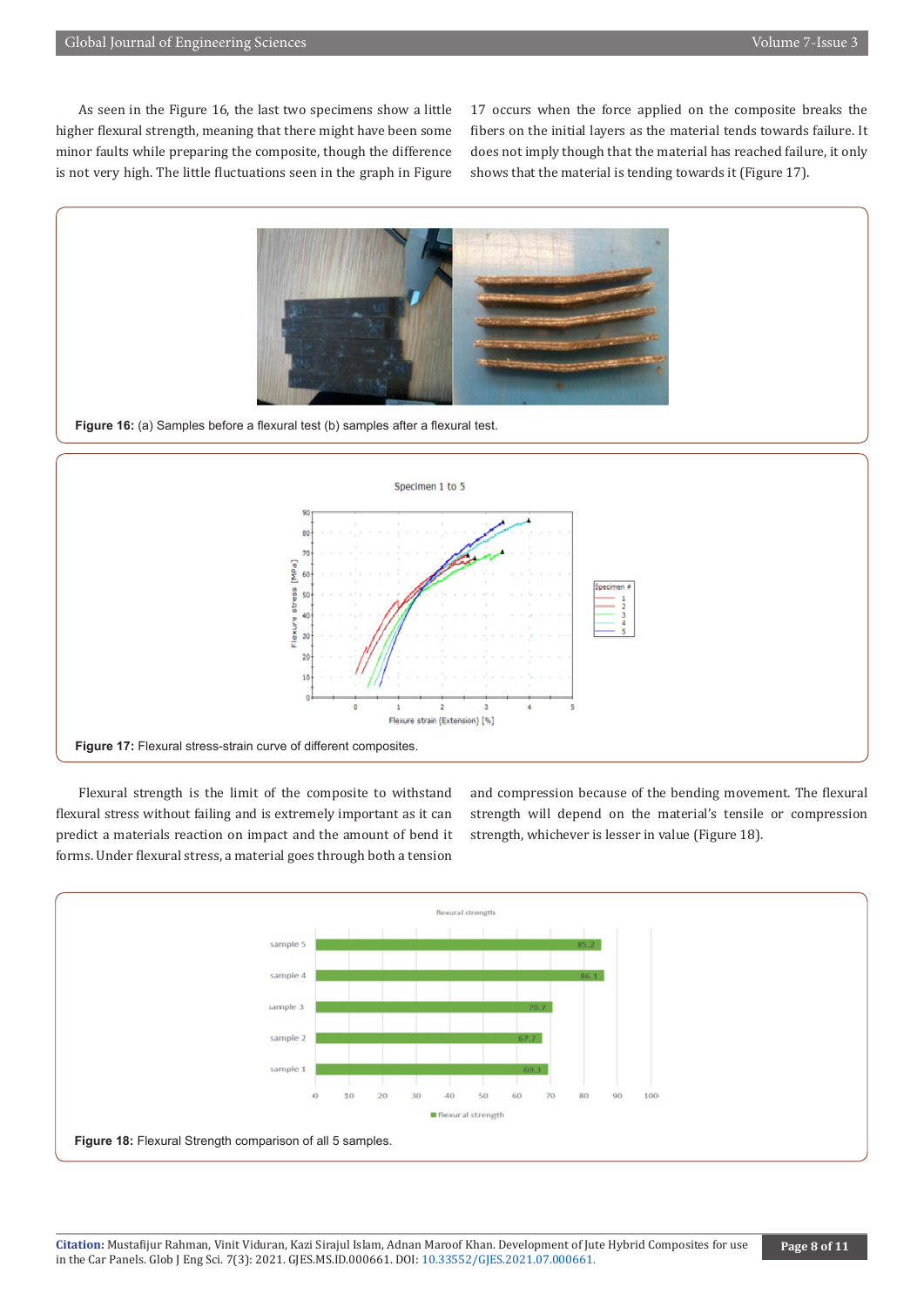The flexural modulus is the ratio of the stress to the strain when flexural deformation takes place. Thus, it represents the materials tendency to bend when force is applied to it (Figure 19).

Having a good flexural modulus (Figure 19) is very important since even if the material does not fail when subjects to high impact, it may bend much to cause damages to the passengers of the car (Figure 20).



As it can be seen from the tables and graph above, the tensile strength and flexural strength vary a little from each other in every case. This can be attributed to a lot of factors as the following: Non-uniform blending of jute: Different grades of fibers are blend in together to form a batch. Naturally, yarn made of various proportions of the different grades of jute intertwined each other, leads to the formation of varied properties in different parts of the cone.

sample 4

sample

sample 2

sample 1

 $\overline{0}$ 

**Figure 20:** A Comparative chart of the flexural strengths and ultimate tensile strengths (UTS).

 $\overline{20}$ 

40

60

**FLEXURAL STRENGTH** 

80

100

**BUTS** 

120

140

Non-uniform twisting: Different sections of the yarn have different twist levels. This may lead to variation in tensile values. Since these are natural fibers with high z-direction twist, they do not settle down easily. This prevents a uniform twist formation and some areas have larger yarn diameter than others. Again, thinner the yarns are, higher the number of twists and higher tension on the yarns in those areas. Fiber alignment: Since the lay-up was done

using hand, and not with any machine, some yarns, approximately 2 yarns/ layer, lose tension or alignment, which might create varied data while testing. Differences in dimensions: Since the sample was cut using manual machine, the dimensions of the samples differed slightly from each other. Though, they conferred to the standards, still it might cause the differences in data. Comparison of the weight to strength ratio in Figure 21 shows that the weight to strength ratio of composite is higher than mild steel. This means that composite materials have less weight and more strength, which could be appropriate for car panels (Figure 21).

160

Different parts of the car require different amounts of yield stress to maintain its safety and security. While some parts of the car play an extremely important role, others are far less affected on the event of a crash. The strength and stiffness requirement for floors and roofs are far lower than the rest of the car. Also, the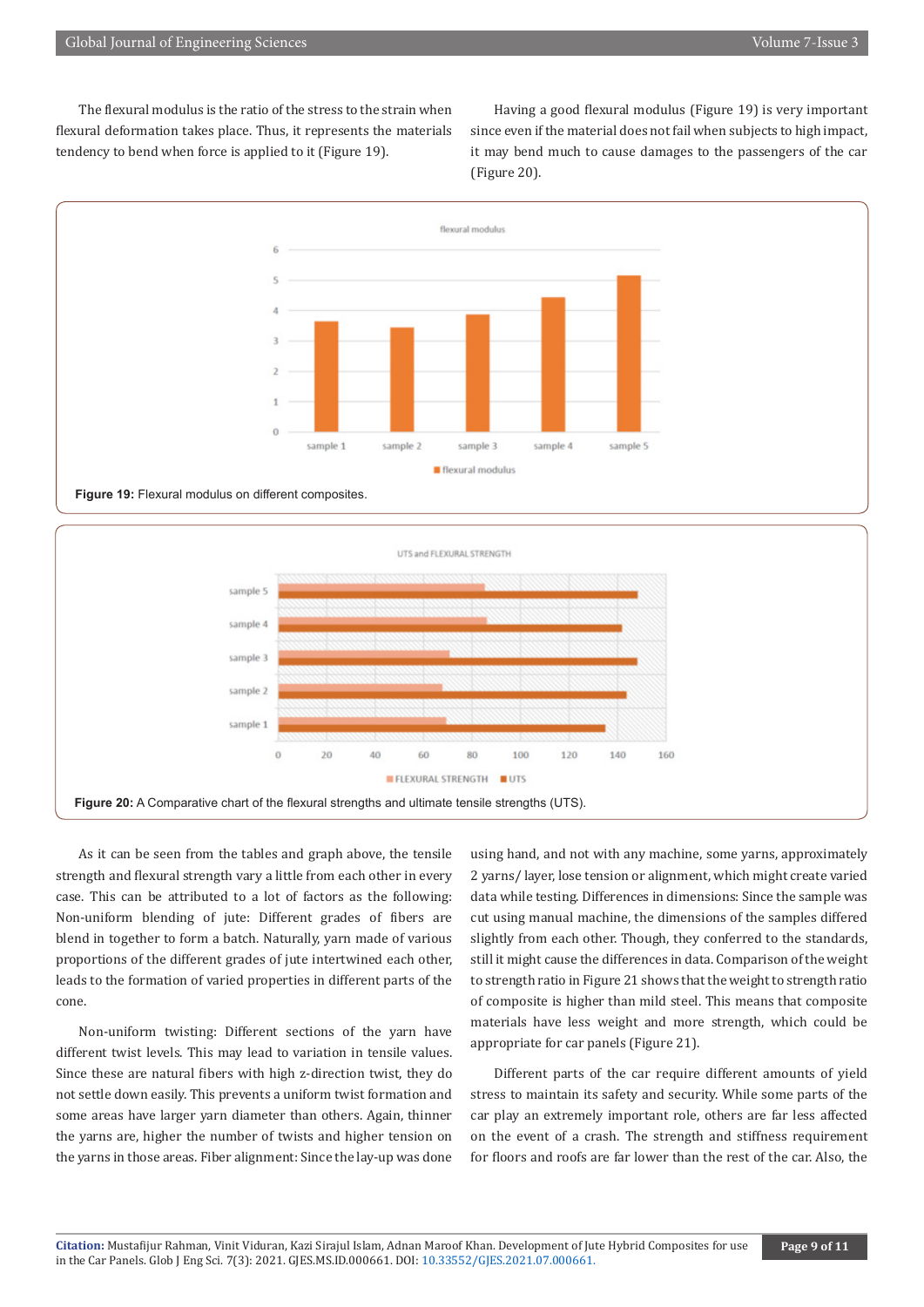sidewalls do not require high strength and stiffness, while in areas such as the rear wall, though the strength requirement is low, the stiffness requirement is high. In areas like these, the use of lower

weight materials could be highly useful. The Figure 22 would justify the use of the composites on these specific parts [16] (Figure 22).



As the Figure 22 shows, only in cases of high-speed crashes, the roof and floor are damaged and also the magnitude of the damage is far lower than the rest parts. While jute composites are not recommended to be used as a direct alternative to the currently popular mild steel panels, it can be used as internal body substitutes for multiple reasons. Jute composite having good flexural properties for an internal car panel, would help prevent the steel panel from bending while simultaneously preventing the excess impact, which has channeled through the steel panel, to transfer completely to the individual utilizing the car. Thus, the jute composite's flexural and tensile properties will be extremely useful.

Lightweight design is another important aspect to consider. This will reduce the fuel consumption, since one third of the CO2 emissions occur from engine factors. Moreover, lightweight design will reduce aerodynamic drag, results in better handling and car movement. Furthermore, rolling resistance will be reduced slightly. This helps in improving the speed of the car. Other additional advantages such as optimization of auxiliary aggregates will help to cause less emission from vehicles and improve vehicle efficiency. Again, most people buy cars considering its driving dynamics, so, the lightweight design will raise the brand value [17].

Steel is far heavier than jute composites. While 118.24mm2 of jute composite weighs 0.4414N, the same area of mild steel weighs 3.375N. This means steel made cars are bulkier, slower and less fuel efficient. Jute composites could help improve movement, handling, fuel efficiency, carbon dioxide emission, and also speed of the car. Conversely, though steel production is very cheap, but requires high initial investment, especially, since steel has to be stamped out. Jute composite needs less initial capital with very low production cost, hence cheaper for the manufacturing company. Moreover, jute has a higher strength to weight ratio than that of steel. So, jute composite is a better alternative to steel especially to a certain extent.

# **Conclusion**

This research work focused on the stiffness and the flexural data of a jute reinforced epoxy composite. An important finding includes that, while this particular jute composite cannot completely replace existing materials being used, such as steel and in some cases aluminium, but for a certain extent it can be used in cars as a replacement of these materials in some specific areas. Yet a few other important tests such as an impact test and dent resistance test is recommended to determine the use of jute composites and confirm its ability as a potential future replacement. Also, different